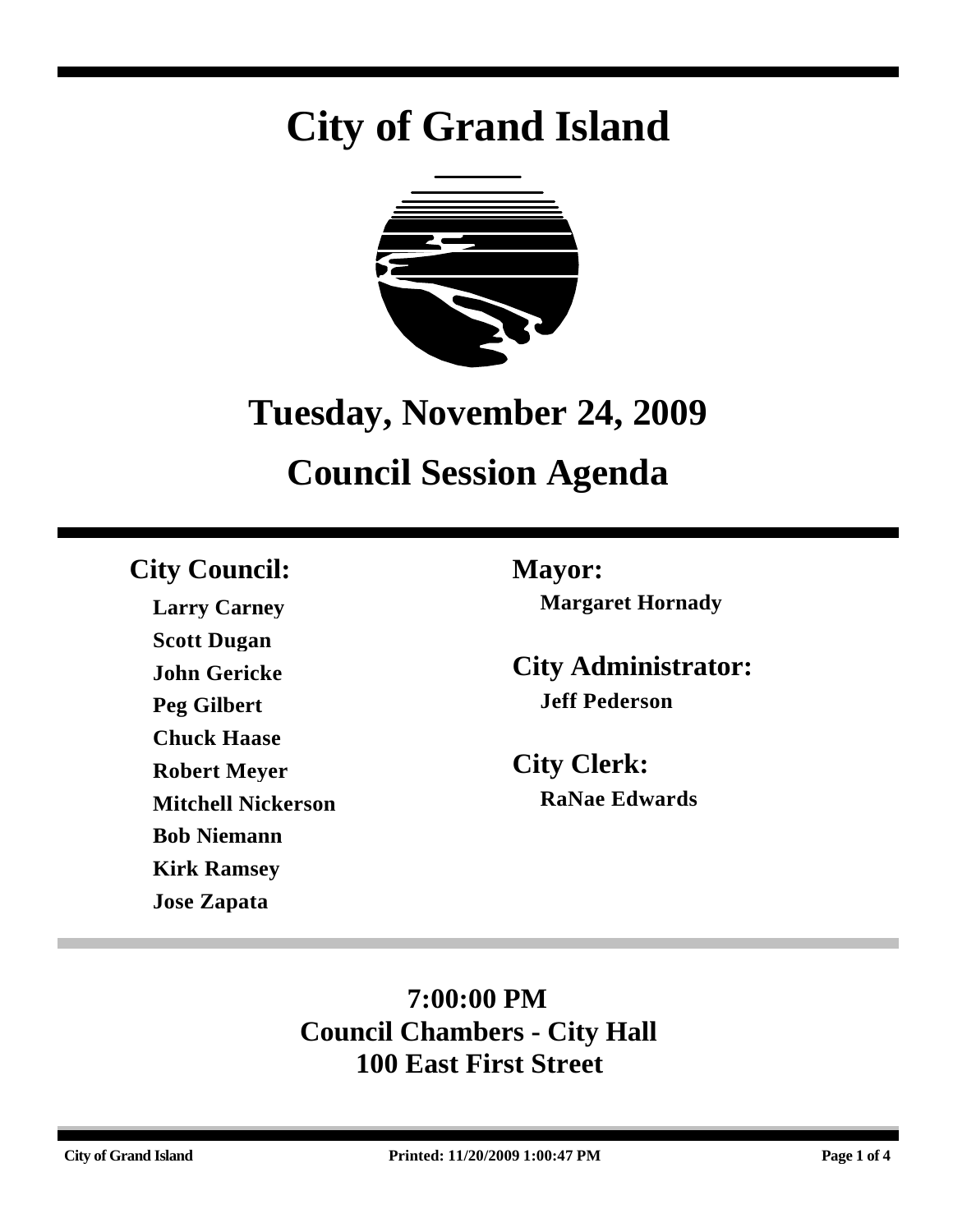#### **Call to Order**

**This is an open meeting of the Grand Island City Council. The City of Grand Island abides by the Open Meetings Act in conducting business. A copy of the Open Meetings Act is displayed in the back of this room as required by state law.**

**The City Council may vote to go into Closed Session on any agenda item as allowed by state law.**

#### **Invocation**

**Pledge of Allegiance**

**Roll Call**

# **A - SUBMITTAL OF REQUESTS FOR FUTURE ITEMS**

**Individuals who have appropriate items for City Council consideration should complete the Request for Future Agenda Items form located at the Information Booth. If the issue can be handled administratively without Council action, notification will be provided. If the item is scheduled for a meeting or study session, notification of the date will be given.**

# **B - RESERVE TIME TO SPEAK ON AGENDA ITEMS**

**This is an opportunity for individuals wishing to provide input on any of tonight's agenda items to reserve time to speak. Please come forward, state your name and address, and the Agenda topic on which you will be speaking.**

# **MAYOR COMMUNICATION**

**This is an opportunity for the Mayor to comment on current events, activities, and issues of interest to the community.**

#### **E - PUBLIC HEARINGS**

**E1 Public Hearing on Request from James Fox dba Husker Hut, 1403 South Eddy Street for a Class "I" Liquor License**

*Are there any items the council would like removed from the consent agenda?*

#### **F - ORDINANCES**

- **F1 #9242 Consideration of Vacation of a Utility Easement Located at 805 Allen Drive in Meadowlark West Fifth Subdivision (Paul Younes)**
- **F2 #9243 Consideration of Vacation of a Utility Easement Located at 1808 & 1810 South Locust Street (Goodwill Industries)**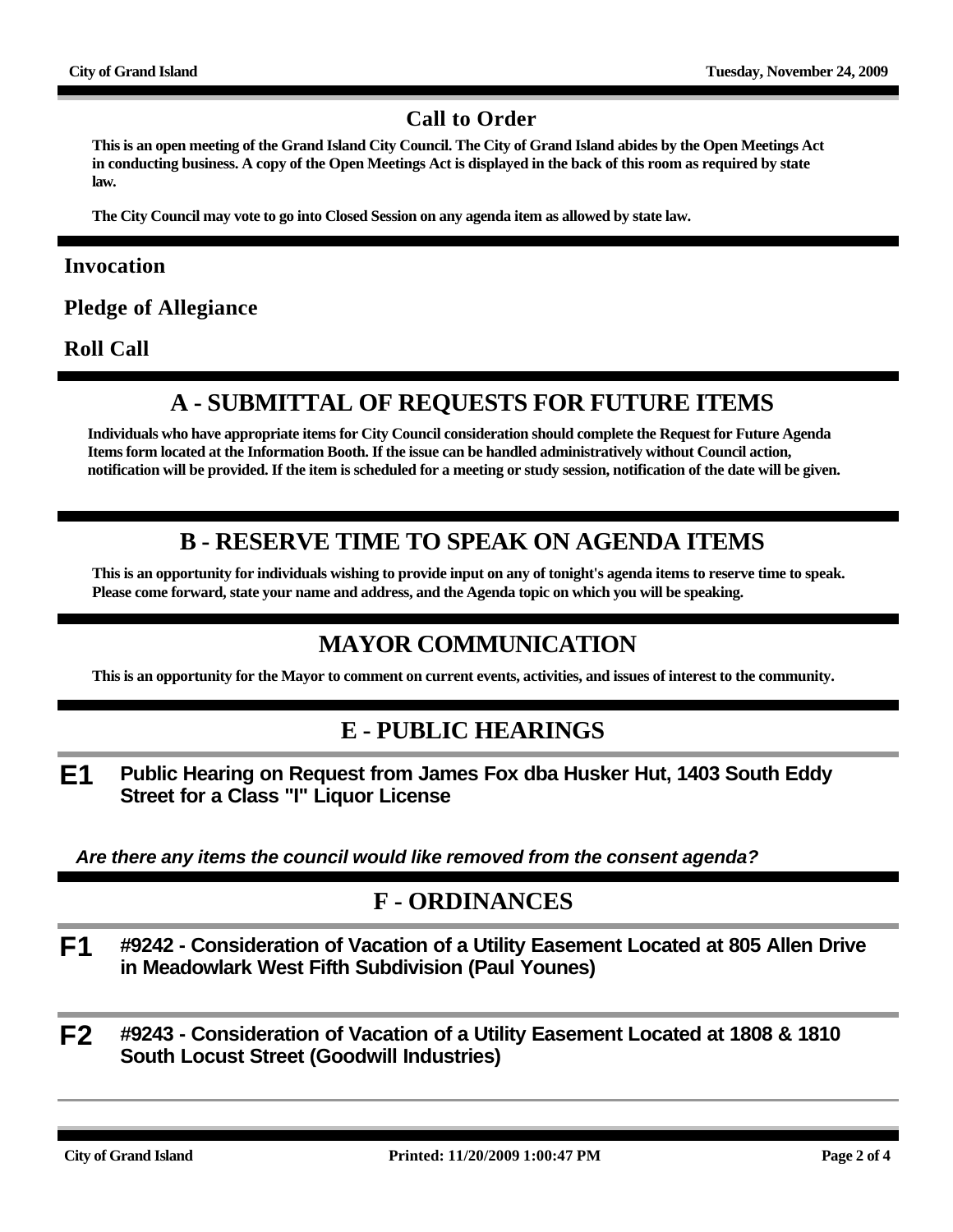**F3 #9244 - Consideration of Vacation of Lueth Drive South of Seedling Mile Road**

# **G - CONSENT AGENDA**

**G1 Approving Minutes of November 10, 2009 City Council Regular Meeting**

- **G2 Approving Minutes of November 17, 2009 City Council Study Session**
- **G3 Approving Appointment of Rob Czaplewski to the Library Board**
- **G4 Approving Request from Carl Mayhew, 507 Plum Road for Liquor Manager Designation for the Liederkranz, 403 West 1st Street**
- **G5 #2009-298 Approving Natural Gas Sales Agreement with Northwestern Energy for the Wastewater Treatment Plant**
- **G6 #2009-299 Approving Change Order No. 2 for Grading Improvements at the Veterans Athletic Field Complex**
- **G7 #2009-300 Approving Certificate of Final Completion for Grading Improvements at the Veterans Athletic Field Complex**
- **G8 #2009-301 Approving Bid Award for (1) New 2009 4 Wheel Drive 43 HP Industrial Grade Tractor/Loader with Cab**
- **G9 #2009-302 Approving Bid Award for Paving Improvements for New Veterans Athletic Field Complex**
- **G10 #2009-303 Approving Bid Award for Utility Improvements at Veterans Athletic Field Complex**